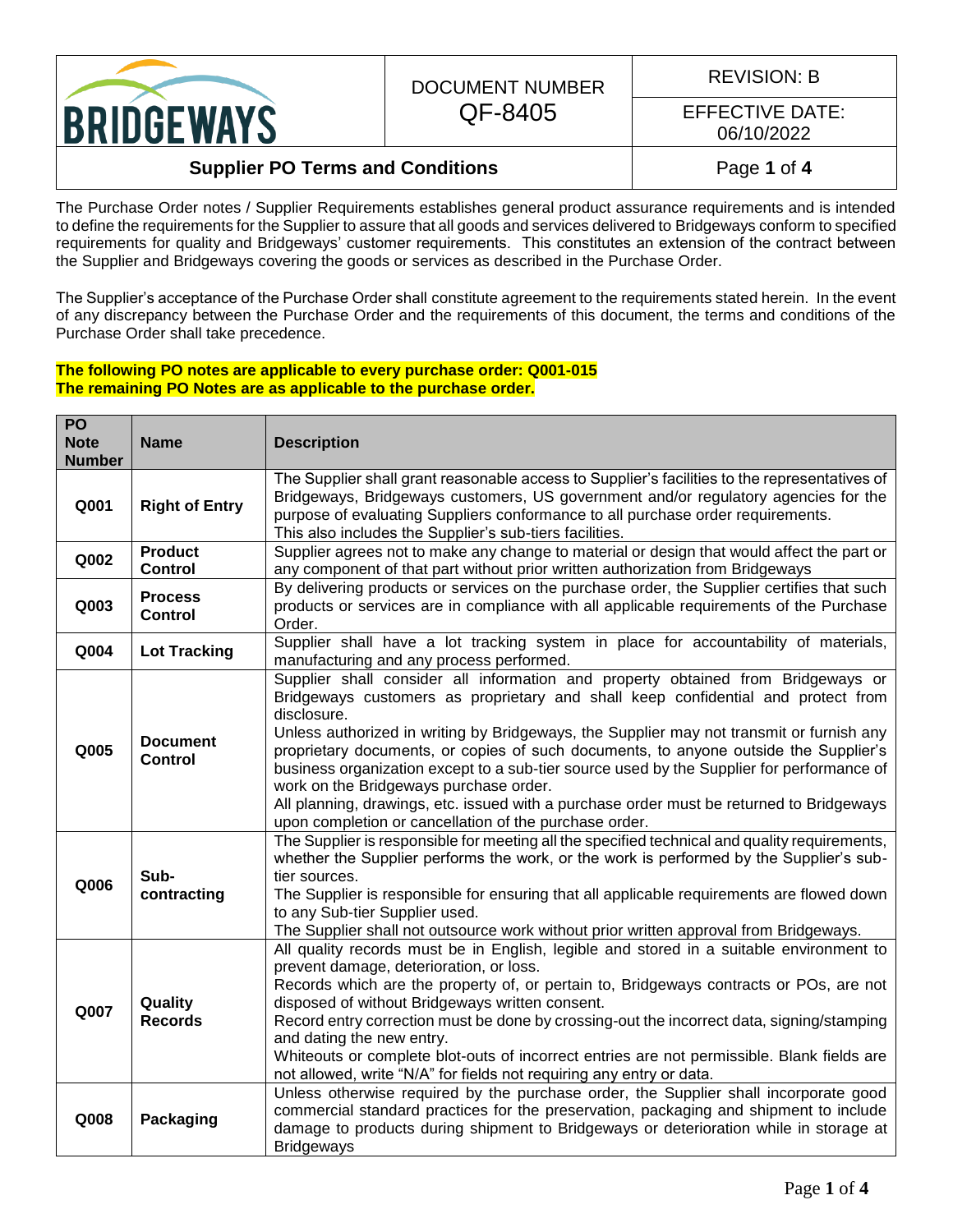

# DOCUMENT NUMBER

QF-8405

REVISION: B

#### EFFECTIVE DATE: 06/10/2022

# **Supplier PO Terms and Conditions Page 2** of 4

|      | <b>No</b>                               | Unless authorized in writing by Bridgeways, the Supplier shall not make any substitutions                                                                                  |
|------|-----------------------------------------|----------------------------------------------------------------------------------------------------------------------------------------------------------------------------|
|      |                                         | or changes to processes or materials. Items furnished under this Purchase Order shall be                                                                                   |
| Q009 | <b>Substitutions</b>                    | identical in form, fit and function to product previously accepted by Bridgeways<br>Any                                                                                    |
|      |                                         | revisions must be approved by a revised Purchase Order from Bridgeways                                                                                                     |
|      |                                         | Supplier shall put in place a process to ensure communication to its employees to ensure                                                                                   |
| Q010 | <b>Ethical</b><br><b>Behavior</b>       | they are aware of:                                                                                                                                                         |
|      |                                         | their contribution to product or service conformity                                                                                                                        |
|      |                                         | their contribution to product safety                                                                                                                                       |
|      |                                         | the importance of ethical behavior                                                                                                                                         |
|      |                                         | FOD Prevention Program- Supplier shall establish and maintain a FOD prevention                                                                                             |
| Q011 | <b>FOD</b>                              |                                                                                                                                                                            |
|      |                                         | program in compliance with AS9146, Foreign Object Damage (FOD) Prevention Program<br>Acceptance Authority Media (AAM) – Supplier shall comply with the AS9100 requirements |
|      |                                         |                                                                                                                                                                            |
|      |                                         | and 14CFR Part 21.2 regarding the application of the AAM requirements. Supplier shall                                                                                      |
|      |                                         | ensure that the use of AAM is clearly defined within its processes/systems. Supplier shall,                                                                                |
|      |                                         | upon Bridgeways request, be able to demonstrate evidence of communication to its                                                                                           |
|      |                                         | employees. The use of AAM must be considered as a personal warranty of compliance                                                                                          |
|      |                                         | and conformity.                                                                                                                                                            |
| Q012 | <b>AAM</b>                              | The Supplier should assess AAM as follows:                                                                                                                                 |
|      |                                         | Authority Media Application Errors (i.e. Omission, Typos, Legibility, etc.)<br>$\bullet$                                                                                   |
|      |                                         | Authority Media Application Untimely Use (i.e. Documentation is not completed as<br>$\bullet$                                                                              |
|      |                                         | planned, "Stamp/Sign as you go", etc.)                                                                                                                                     |
|      |                                         | Authority Media Application Misrepresentation (i.e., Uncertified personnel,<br>٠                                                                                           |
|      |                                         | Falsification of documentation, Work not performed as planned, etc.)                                                                                                       |
|      |                                         | Authority Media Application Training Deficiencies (i.e. Ethics, Culture awareness,                                                                                         |
|      |                                         | Proper use of authority media, etc.)                                                                                                                                       |
|      |                                         | Supplier shall put in place a program to avoid, detect, and mitigate counterfeit parts and                                                                                 |
|      | <b>Counterfeit</b><br><b>Parts</b>      | materials. Suppliers should reference AS6174 for guidance. Suppliers should also flow                                                                                      |
|      |                                         | down counterfeit parts programs requirements to their sub-tiers, especially but not limited                                                                                |
| Q013 |                                         | to:                                                                                                                                                                        |
|      |                                         | Electronic parts<br>٠                                                                                                                                                      |
|      |                                         | Raw Materials suppliers                                                                                                                                                    |
|      |                                         | <b>Distributers</b>                                                                                                                                                        |
|      |                                         | The acceptable supply base composite performance must be $\geq$ 99% Quality and $\geq$ 98%                                                                                 |
| Q014 | <b>Supplier</b>                         | Delivery.                                                                                                                                                                  |
|      | Performance                             | Individual suppliers that are not meeting these minimums may be contacted and process                                                                                      |
|      |                                         | improvements plans and/or corrective action may be required by Bridgeways.                                                                                                 |
|      | <b>Human Rights</b>                     | Seller commits that any material violation of law by Seller relating to basic working                                                                                      |
|      |                                         | conditions and human rights, including laws regarding slavery and human trafficking,                                                                                       |
|      |                                         | applicable to Seller's performance under this Contract/ Agreement may be considered a                                                                                      |
| Q015 |                                         | material breach of this Contract/Agreement for which Bridgeways may elect to cancel any                                                                                    |
|      |                                         | open Orders between Bridgeways and the Seller, for cause, in accordance with the                                                                                           |
|      |                                         | provisions of this Contract/Agreement, or exercise any other right of Bridgeways for an                                                                                    |
|      |                                         | Event of Default under this Contract/Agreement.                                                                                                                            |
| Q016 | X31764                                  | Supplier shall put in place a process to ensure conformance to latest revision of Boeing                                                                                   |
|      |                                         | X31764 and shall flow these requirements to sub-tier suppliers                                                                                                             |
| Q017 | <b>Time Sensitive</b>                   | Supplier shall include the type of material, manufacture date, expiration date and lot or                                                                                  |
|      | <b>Materials</b>                        | batch number. Materials must have 75% shelf life remaining once received.                                                                                                  |
|      | <b>Certificate</b><br>of<br>Conformance | A Certificate of Conformance completed is required with each shipment for all parts,                                                                                       |
|      |                                         | materials, or process performed. This certificate will include as a minimum:                                                                                               |
| Q018 |                                         | Company Name                                                                                                                                                               |
|      |                                         | Name of authorizing person.                                                                                                                                                |
|      |                                         | Purchase Order Number                                                                                                                                                      |
|      |                                         | Part Number or Description<br>$\bullet$                                                                                                                                    |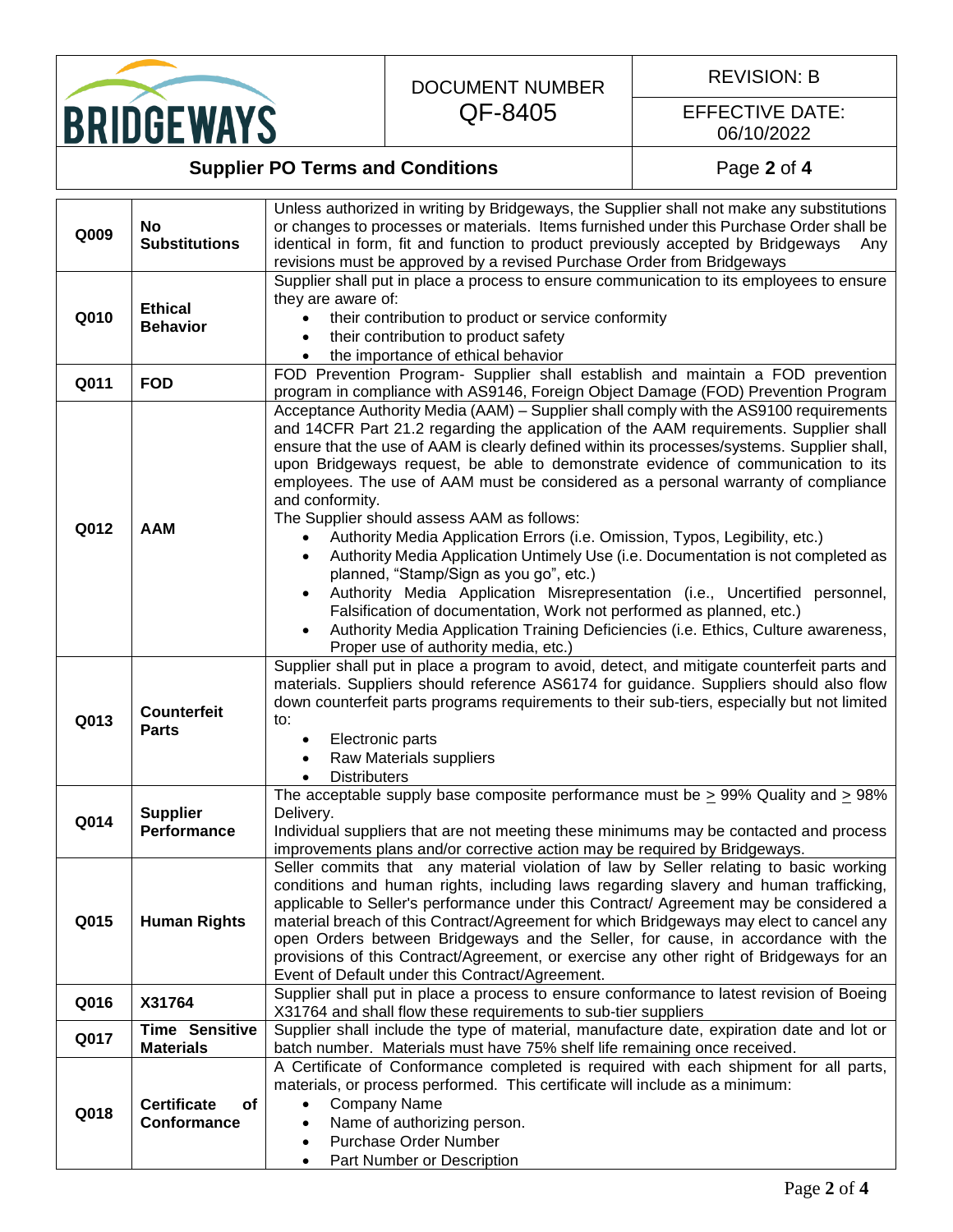BRIDGEWAYS

# DOCUMENT NUMBER QF-8405

REVISION: B

#### EFFECTIVE DATE: 06/10/2022

### **Supplier PO Terms and Conditions Page 3** of 4

|      |                                             | Manufacture Date.<br>$\bullet$<br>Manufacturing/Material Spec (as required)<br>A statement of compliance that shall be worded substantially as follows:<br>"This is to certify that all materials, processes, parts and/or assemblies shipped herewith<br>under subject purchase order conform to the specifications as called out on the purchase                                                                                                                                                                                                                                                                                                                                                                                                                                                                                                                                                                                                                                                                                                                                                                  |
|------|---------------------------------------------|---------------------------------------------------------------------------------------------------------------------------------------------------------------------------------------------------------------------------------------------------------------------------------------------------------------------------------------------------------------------------------------------------------------------------------------------------------------------------------------------------------------------------------------------------------------------------------------------------------------------------------------------------------------------------------------------------------------------------------------------------------------------------------------------------------------------------------------------------------------------------------------------------------------------------------------------------------------------------------------------------------------------------------------------------------------------------------------------------------------------|
|      |                                             | order and associated documents."                                                                                                                                                                                                                                                                                                                                                                                                                                                                                                                                                                                                                                                                                                                                                                                                                                                                                                                                                                                                                                                                                    |
| Q019 | <b>First Article</b>                        | Buyer's inspection and acceptance of First Article product(s) is required prior to Supplier<br>delivering the production order. Each First Article shall be completely processed per the<br>purchase order and clearly identified as First Article sample and submitted to Bridgeways<br>for approval. Supplier shall perform First Article Inspection (FAI) in accordance with<br>AS9102 (latest revision) on all supplied product. AS9102 forms are available at<br>https://www.sae.org/iaqg/forms/index.htm. First Article Inspection Reports (FAIRs),<br>including delta/partial FAIs, are to be supplied to Buyer in electronic format prior to<br>shipment of all first article parts. Supplier shall furnish FAI supporting documentation<br>(material certs, work orders, etc.) electronically upon Buyer's request.<br>Under this contract, the supplier shall flow down the substance of this clause to all<br>subcontracts awarded.                                                                                                                                                                      |
| Q020 | <b>Testing</b>                              | Supplier shall furnish functional tests reports or results as required by the applicable<br>purchase order, drawing, or specification. The Supplier or a recognized testing laboratory<br>may perform testing. Supplier's verification program shall document the frequency of such<br>tests and test results.                                                                                                                                                                                                                                                                                                                                                                                                                                                                                                                                                                                                                                                                                                                                                                                                      |
| Q021 | Non-<br>conformance                         | Any products found to be nonconforming to Bridgeways drawings, specifications, purchase<br>order, or other applicable requirements either by the Supplier or the Supplier's sub-tier<br>sources, shall be identified, segregated and reworked or replaced with conforming<br>products prior to delivery to Bridgeways. Bridgeways reserves the right to reject and<br>return any non-conforming products to the Supplier at the Supplier's expense.<br>When the Supplier has determined that non-conforming product(s) have been delivered to<br>Bridgeways the Supplier shall notify the Bridgeways buyer within twenty-four hours of the<br>initial discovery.<br>When Bridgeways notifies Seller of a detected nonconformance, Seller shall immediately<br>take action to eliminate the nonconformance on all products in Seller's control. Seller shall<br>also maintain verification that root cause corrective action has occurred and has resolved<br>the subject condition. Bridgeways reserves the right to review the verification data at<br>Seller's facility or have the data submitted to Bridgeways. |
| Q022 | <b>Supplied</b><br><b>Material</b>          | Bridgeways may provide material and/or components to the Supplier for use in or on<br>products to be delivered by this purchase order. In such cases the Supplier shall establish<br>and maintain strict accountability for all Bridgeways furnished material to ensure that it is<br>properly used and accounted for. The Supplier shall return any unused Bridgeways<br>material/components upon completion or cancellation of the purchase order.                                                                                                                                                                                                                                                                                                                                                                                                                                                                                                                                                                                                                                                                |
| Q023 | <b>Calibration</b><br><b>Suppliers</b>      | By delivering products or services on the purchase order, the Supplier certifies that such<br>products or services are in compliance with all applicable requirements of the Purchase<br>Order and that all measurements are traceable to NIST. Supplier shall be certified to<br>applicable industry standard, e.g. ISO17025, ANSI Z540, ISO 10012                                                                                                                                                                                                                                                                                                                                                                                                                                                                                                                                                                                                                                                                                                                                                                 |
| Q024 | <b>Certificate</b><br>of<br><b>Analysis</b> | A Certificate of Analysis stating compliance meeting the requirements of applicable<br>material specifications is required with each shipment for all parts, materials, or process<br>performed. It shall require as a minimum:<br>A statement that all materials, processes, inspections and test meet the<br>requirements of all specifications listed on the purchase order.<br>Manufacturer's name and address<br>Material name as called out on the Purchase Order<br>Name of person who prepared Certificate<br>Manufacture Date                                                                                                                                                                                                                                                                                                                                                                                                                                                                                                                                                                              |